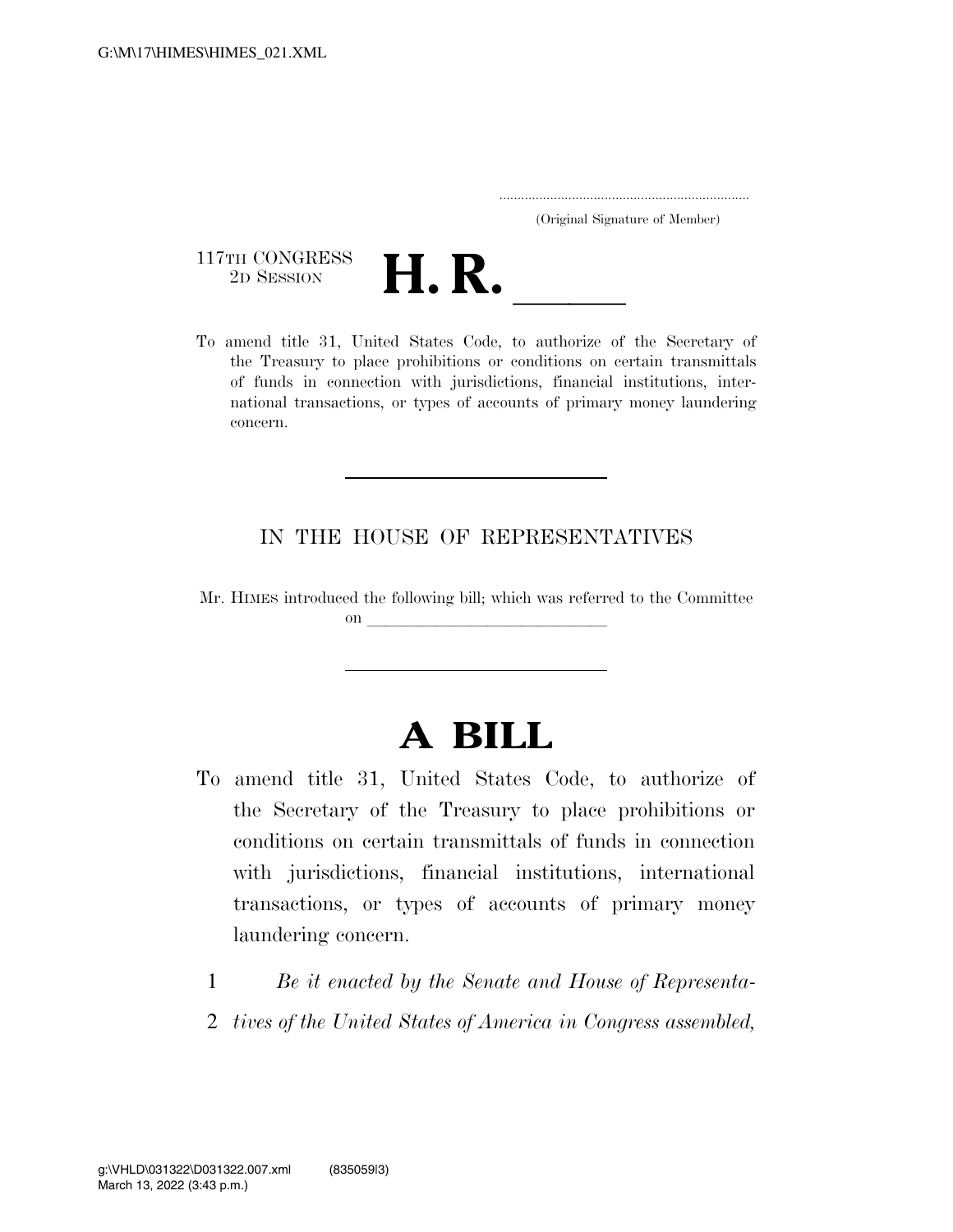$\mathfrak{D}$ 

## **SECTION 1. SHORT TITLE.**

 This Act may be cited as the ''Special Measures to Fight Modern Threats Act''.

## **SEC. 2. FINDINGS.**

Congress finds the following:

 (1) The Financial Crimes Enforcement Net- work (FinCEN) is the Financial Intelligence Unit of the United States tasked with safeguarding the fi- nancial system from illicit use, combating money laundering and its related crimes including ter-rorism, and promoting national security.

 (2) Per statute, FinCEN may require domestic financial institutions and financial agencies to take certain ''special measures'' against jurisdictions, in- stitutions, classes of transactions, or types of ac- counts determined to be of primary money laun- dering concern, providing the Secretary with a range of options, such as enhanced record-keeping, that can be adapted to target specific money laundering and terrorist financing and to bring pressure on 21 those that pose money laundering threats.

 (3) This special-measures authority was grant- ed in 2001, when most cross-border transactions oc- curred through correspondent or payable-through ac-counts held with large financial institutions which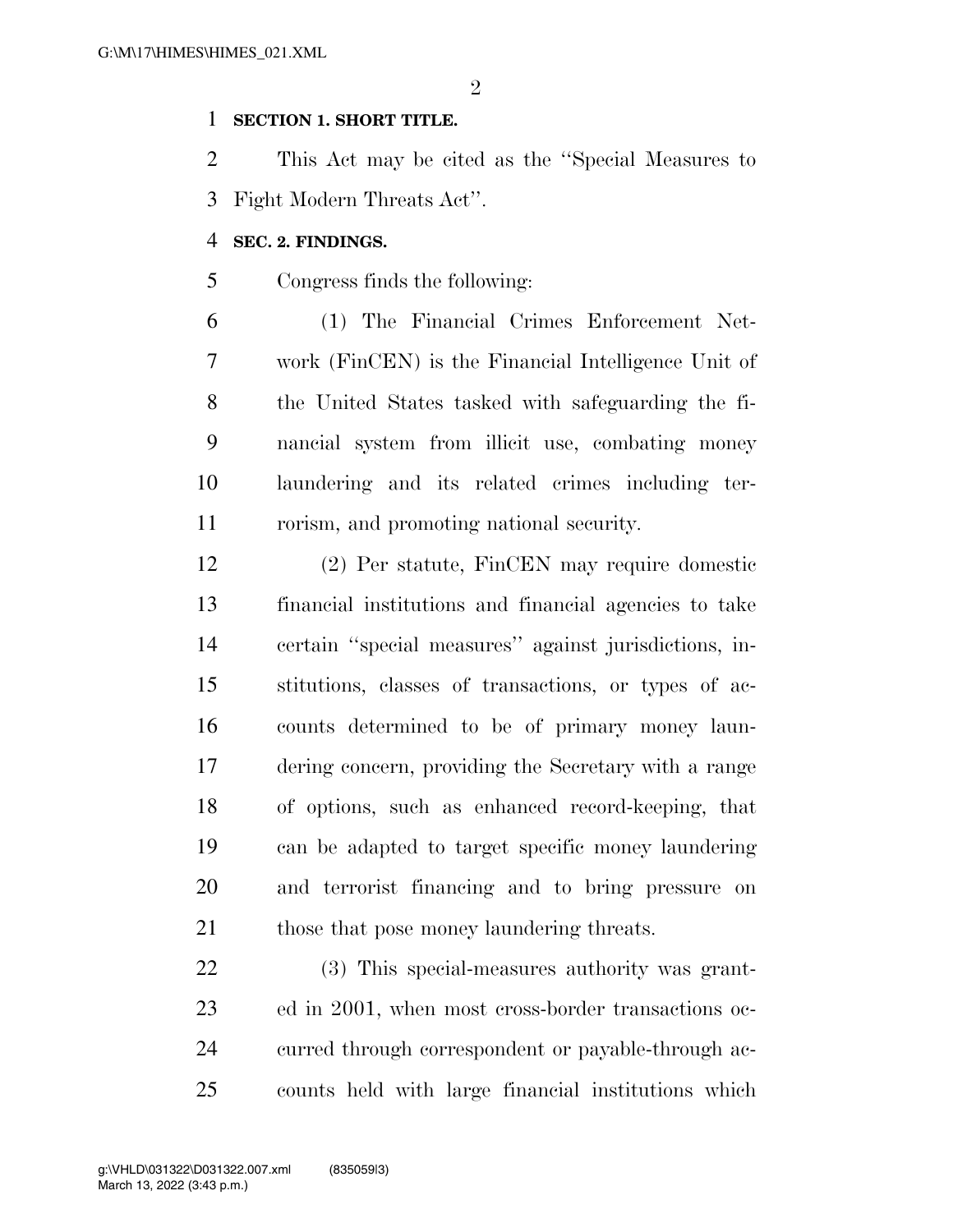serve as intermediaries to facilitate financial trans-actions on behalf of other banks.

 (4) Innovations in financial services have trans- formed and expanded methods of cross-border trans- actions that could not have been envisioned 20 years ago when FinCEN was given its special-measures authority.

 (5) These innovations, particularly through dig- ital assets and informal value transfer systems, while useful to legitimate consumers and law enforcement, can be tools abused by bad actors like sanctions evaders, fraudsters, money launderers, and those who commit ransomware attacks on victimized U.S. companies and which abuse the financial system to move and obscure the proceeds of their crimes.

 (6) Ransomware attacks on U.S. companies re- quiring payments in cryptocurrencies have increased in recent years, with the U.S. Treasury estimating that ransomware payments in the United States reached \$590 million in just the first half of 2021, compared to a total of \$416 million in 2020.

 (7) In July 2021, the White House, with sup- port of U.S. allies, asserted that the People's Repub- lic of China was responsible for ransomware oper-ations against private companies that included de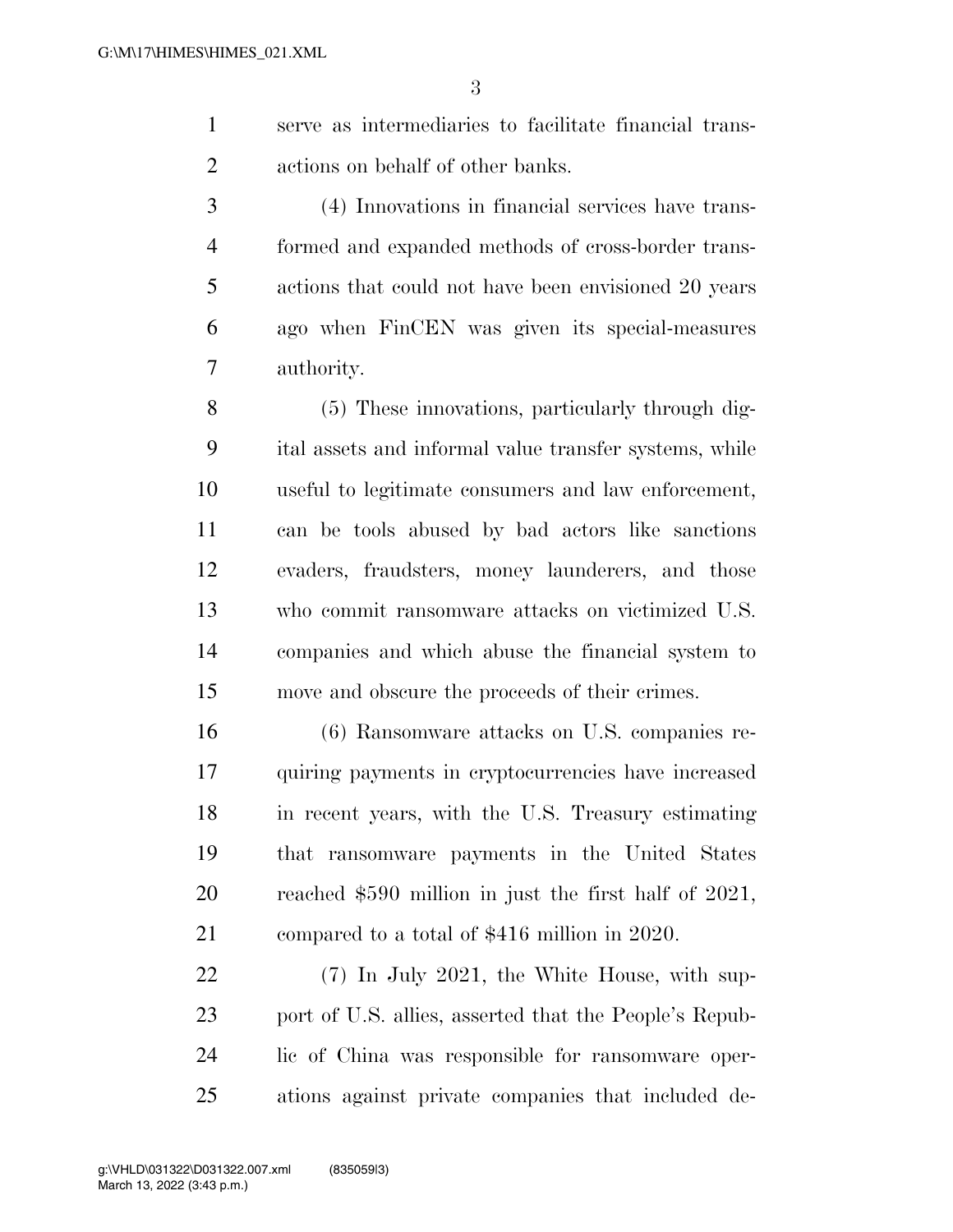mands of millions of dollars, including the 2021 ransomware attacks that breached Microsoft email systems and affected thousands of consumers, State and local municipalities, and government contractors attributed to a cyber espionage group with links to the Chinese Ministry of State Security. (8) As ransomware attacks organized by Chi- nese and other foreign bad actors continue to grow in size and scope, modernizing FinCEN's special measure authorities will empower FinCEN to adapt its existing tools, monitor and obstruct global finan- cial threats, and meet the challenges of combating 21st century financial crime. **SEC. 3. PROHIBITIONS OR CONDITIONS ON CERTAIN TRANSMITTALS OF FUNDS.**  Section 5318A of title 31, United States Code, is amended— 18 (1) in subsection (a)(2)(C), by striking "sub- section (b)(5)'' and inserting ''paragraphs (5) and  $(6)$  of subsection  $(b)$ "; and 21 (2) in subsection (b)— (A) in paragraph (5), by striking ''for on behalf of a foreign banking institution''; and (B) by adding at the end the following: